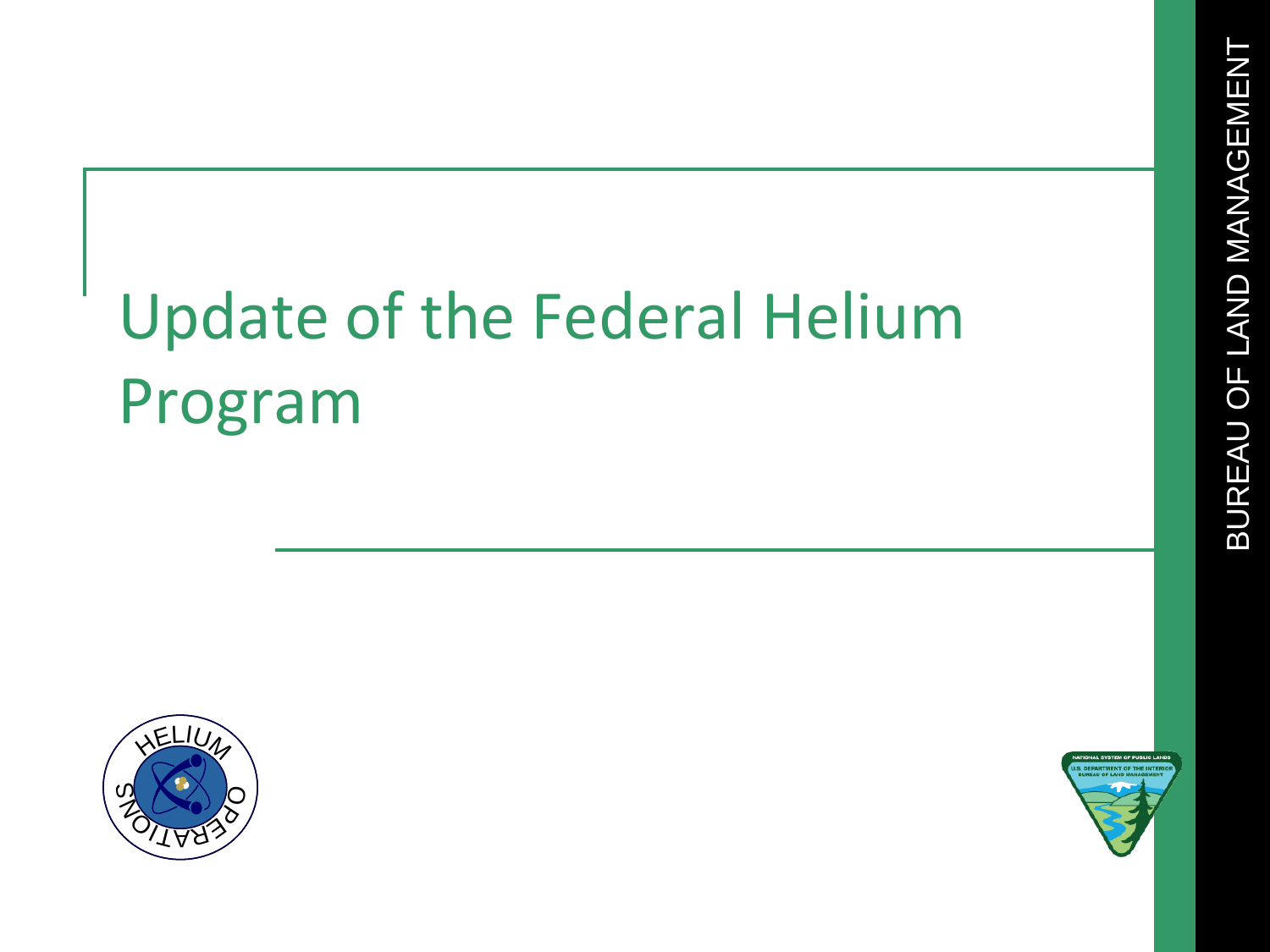## Introduction

- Contact information:
- John E. Hamak, Lead General Engineer
- Amarillo Field Office
- 801 S. Fillmore, Suite 500
- Amarillo, TX 79101
- (806) 356-1013
- [jhamak@blm.gov](mailto:jhamak@blm.gov)
- Web page: [http://www.blm.gov/nm/st/en/fo/Amarillo\\_Field\\_Office.html](http://www.blm.gov/nm/st/en/fo/Amarillo_Field_Office.html)
- **For last year's presentation see:**
- http://science.energy.gov/np/communityresources/workshops/2014-workshop-on-isotope-federalsupply-and-demand/

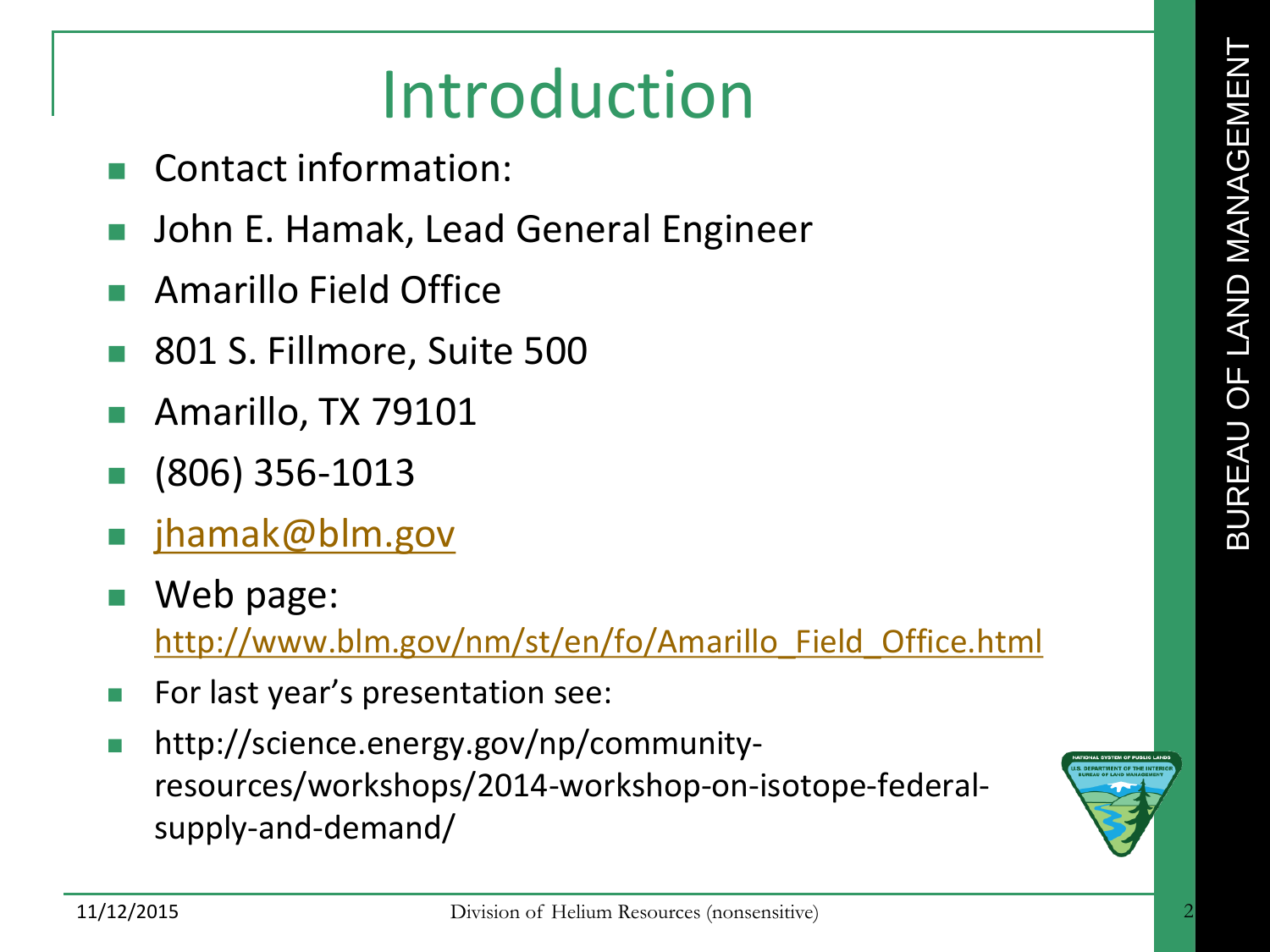### In This Presentation:

- The Helium Stewardship Act of 2013 (enabling legislation)
- Federal Helium System
- Strategic Report Update
- From Shortage to Surplus
- US and World Production and Resources
- Comments and Questions

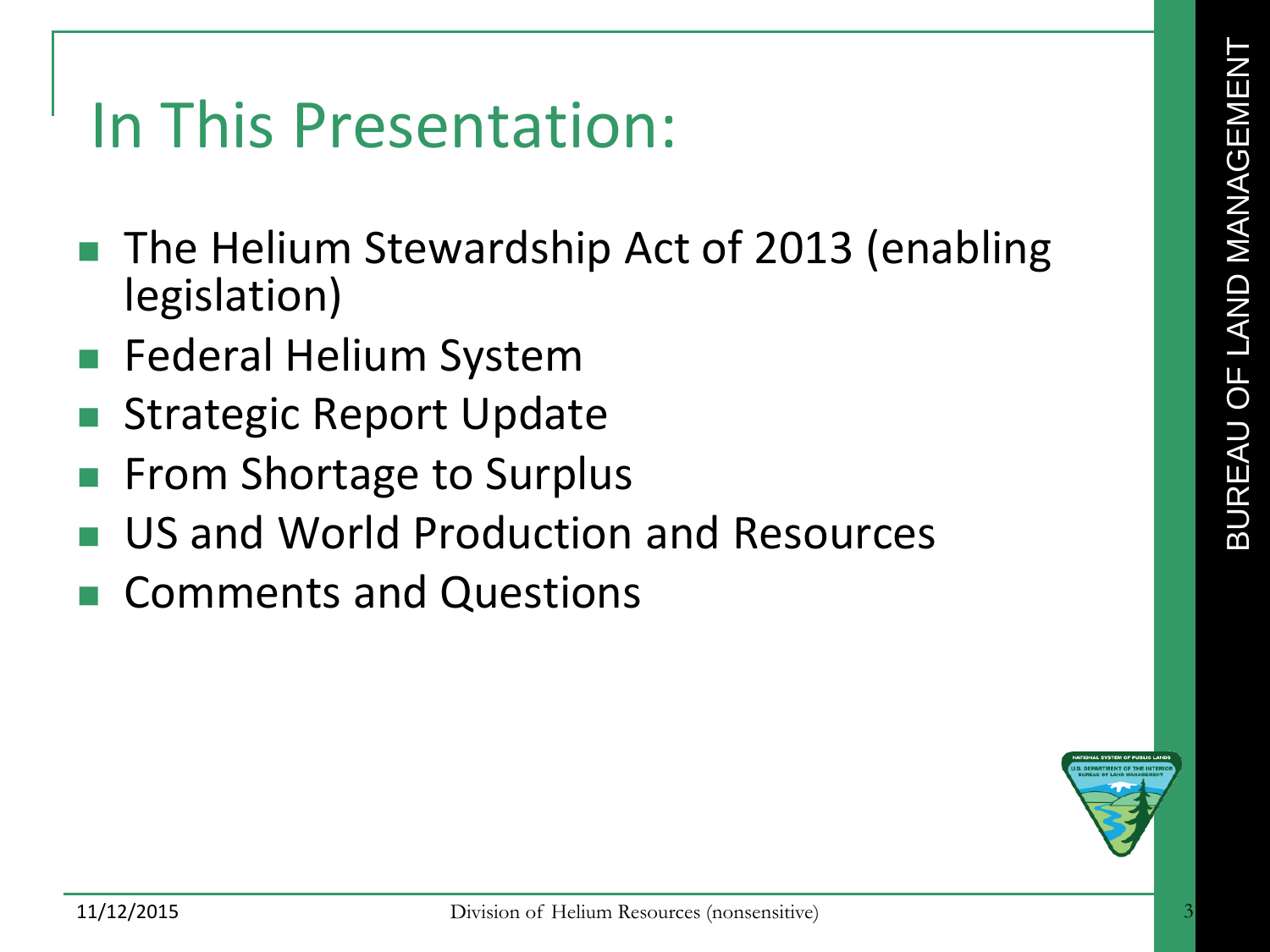## Helium Stewardship Act of 2013

- Continues the Federal Helium Program to at least the end of FY 2020 – All assets and rights to be sold at that time.
- **Federal in-kind program continues.**
- Revolving fund w/o yearly limitations continues.
- **Federal Government will retain rights to helium** beneath federal lands and collect royalties from extraction.
- **Instituted four phases for selling helium from the** reserve. Matches sales to production capacity.
- Four sections requiring studies/evaluations by USGS, DOE, and BLM.

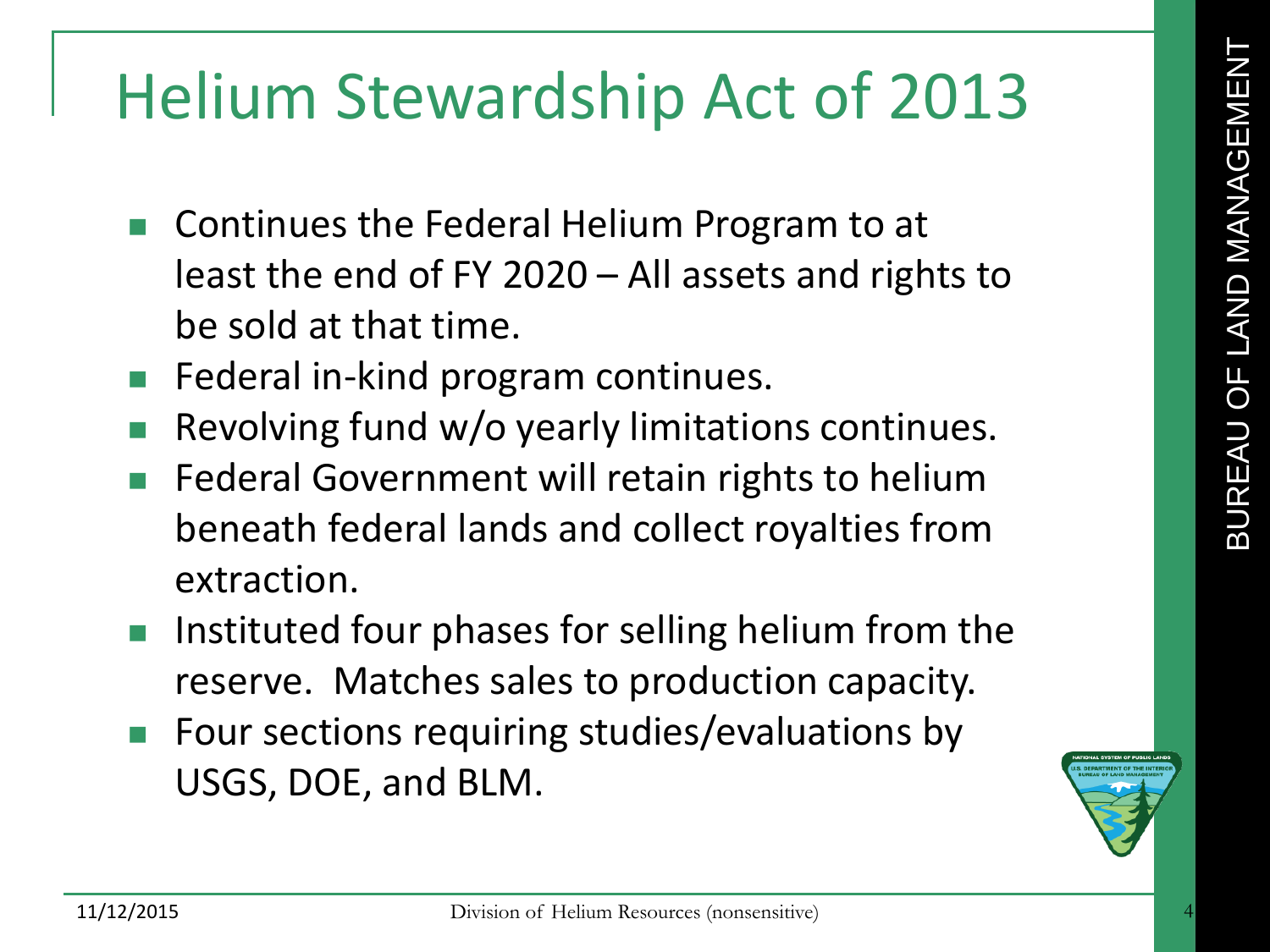#### *Phase A, Allocation Transition:*

- Began upon passage of the HSA and ended on 10/30/2014.
- This Phase was a continuation of the Helium Privatization Act's sales volumes and conditions.

#### *Phase B, Auction Implementation:*

- Began on 10/01/2014;
- Ends when the federally-owned crude helium stored in the FHR is reduced to 3 Bcf.
- Each year, a greater percent of helium is sold by auction until 100 percent auction is achieved.

#### *Phase C, Continued Access for Federal Users:*

- Begins when crude helium stored in the FHR is reduced to 3.0 Bcf and lasts a minimum of two years.
- BLM continues to provide crude helium to Federal users.
- No sales or auctions to private entities,
- May still be deliveries to private entities of Phase B helium.

#### *Phase D, Disposal of Assets:*

- Requires disposal of assets by no later than 10/30/2021.
- Includes all underground natural resources and the US rights to those assets.

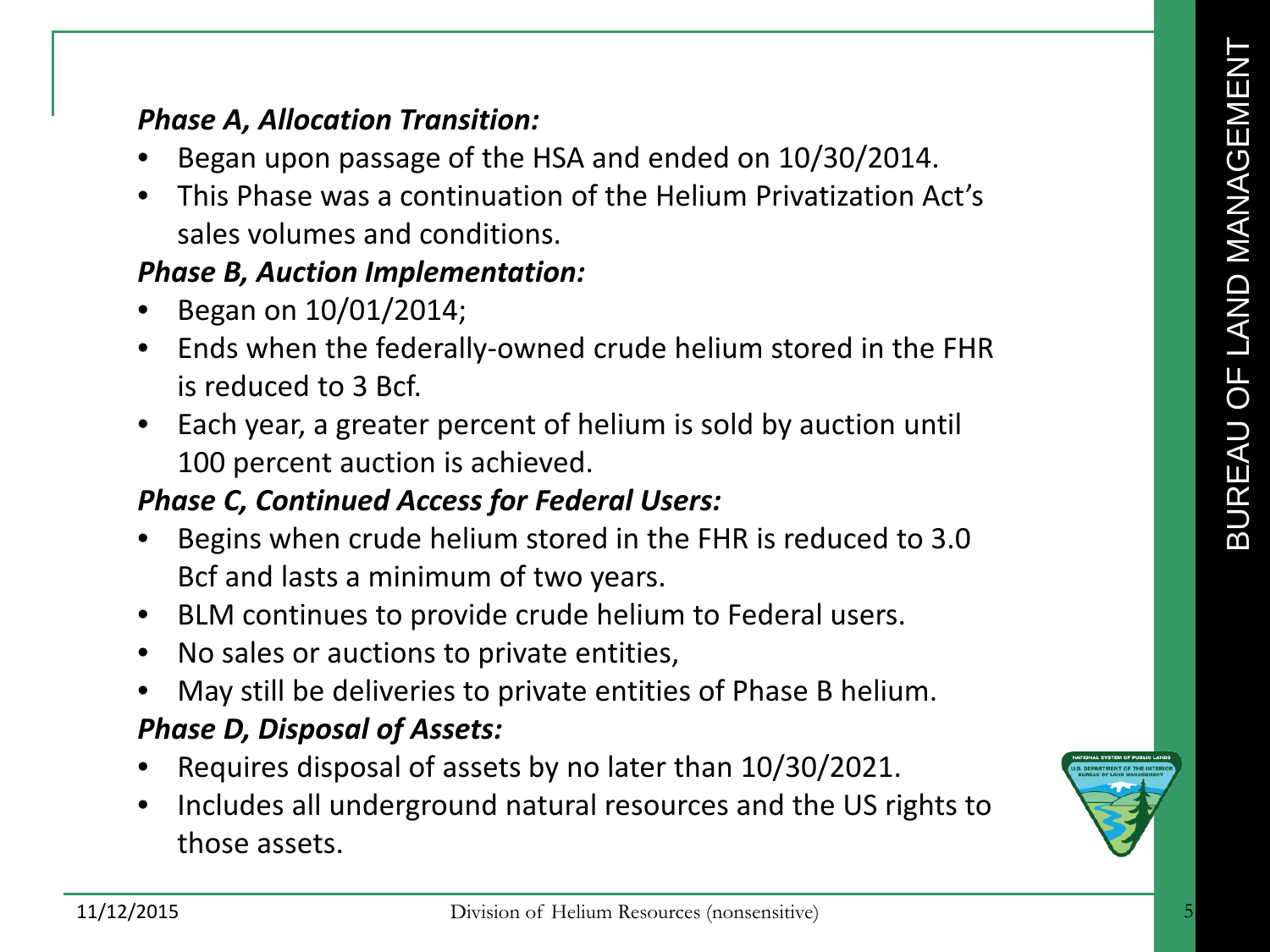## Federal Helium System

- **Bush Dome underground storage reservoir**
- 450-mile Crude Helium Pipeline System (Storage and Transmission)
- Crude Helium Enrichment Unit (CHEU)

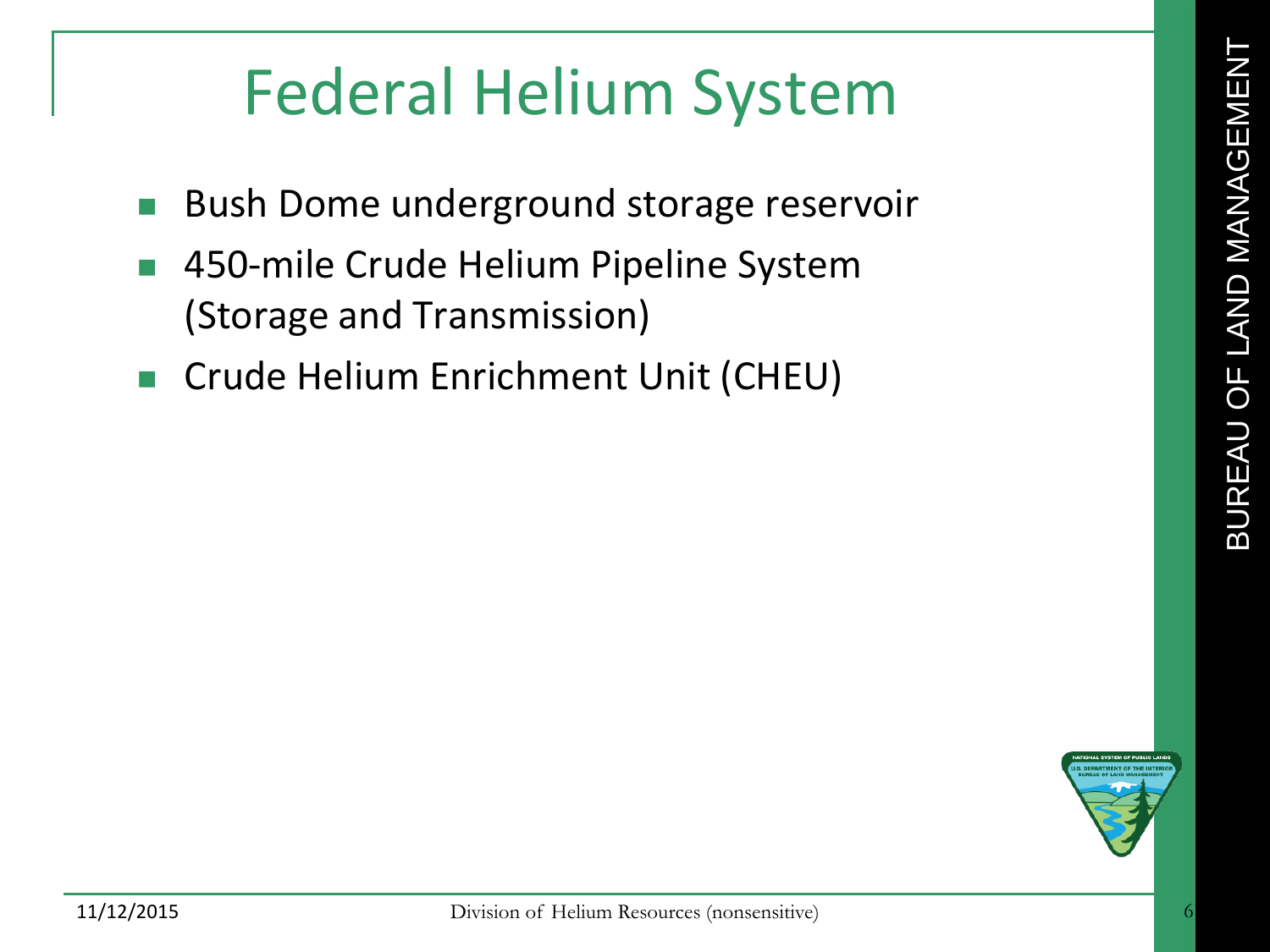## Storage & Transmission

- Helium Storage Contracts
	- *Storage Services*
		- Generated \$3.2 million in 2015
		- Federal Helium in storage 6.6 Bcf (10-1-2015)
		- Private Helium in storage 2.2 Bcf (10-1-2015)
	- *Compression Services*
		- Provides crude helium compression for private demands
	- *Helium Enrichment Services*
		- Recovers 20 percent of all costs associated with crude helium enrichment unit (CHEU)- appx \$4 M in FY 12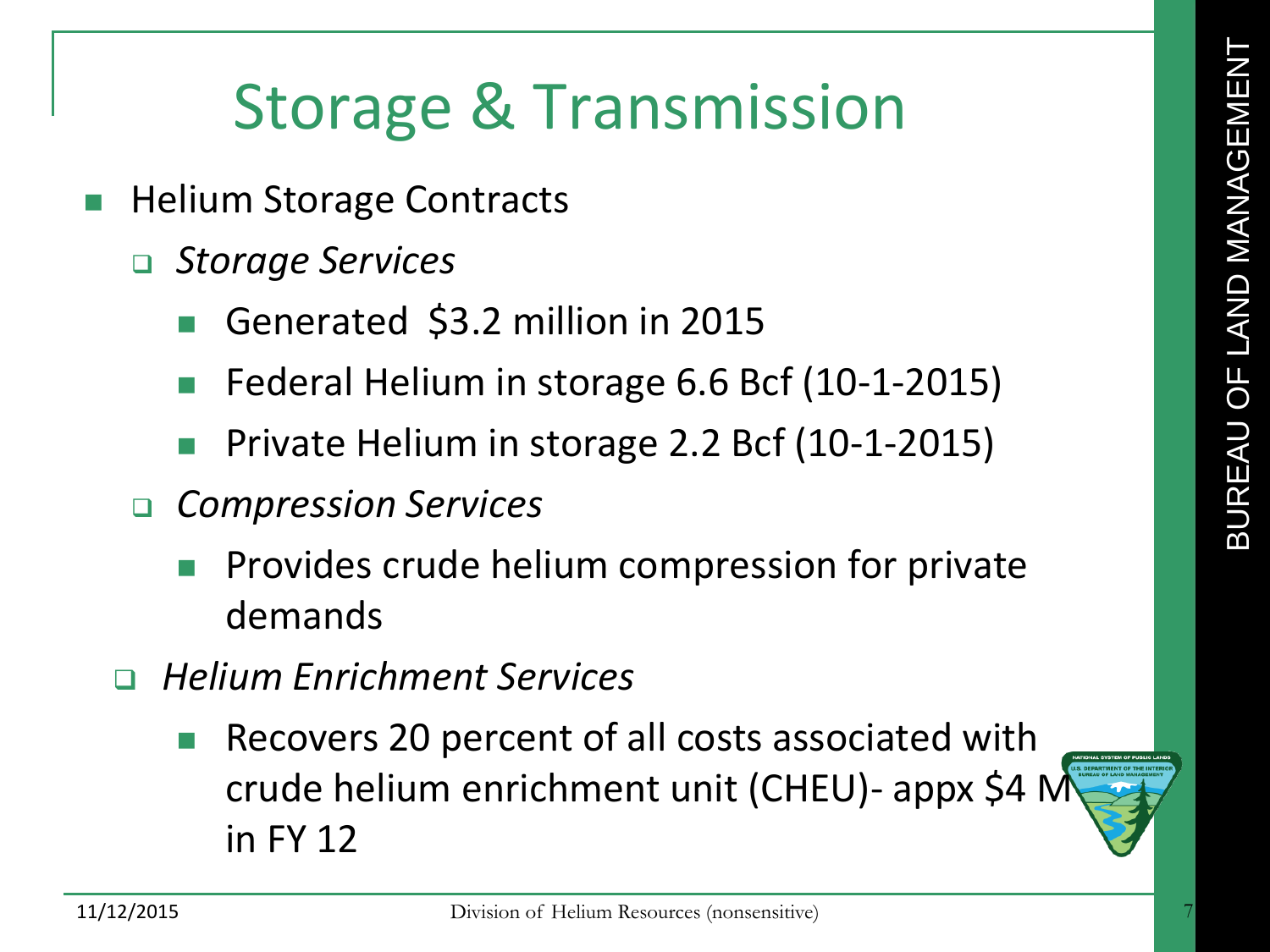## Storage & Transmission (Cont)

- **Natural gas sales:** 
	- CHEU-generated natural gas sales
	- Sales through standard industry contracts
	- □ ~\$7 million per year
	- □ 2.4 Bcf (gas) & 800 thousand gallons (NGLs) during FY 2015

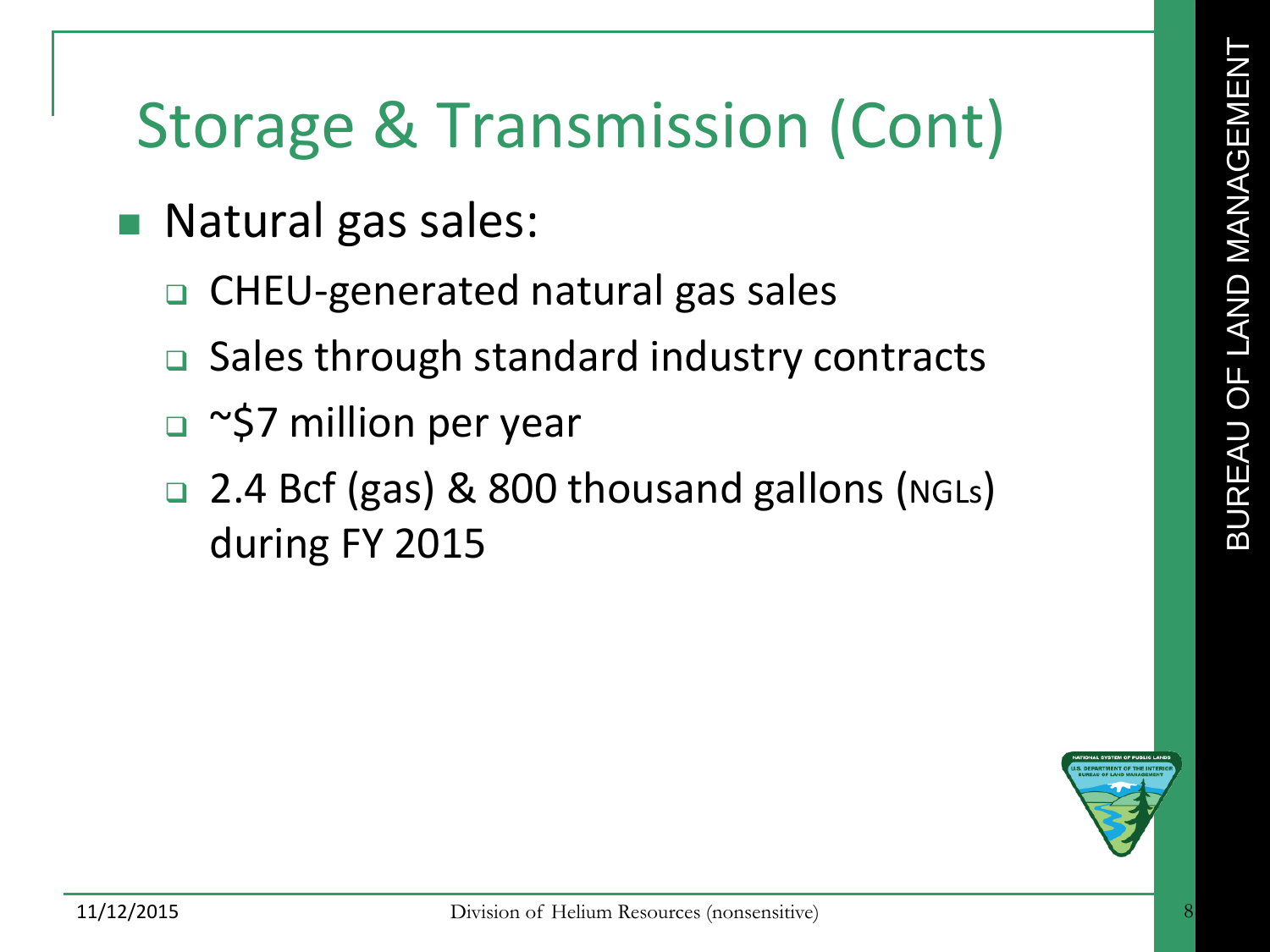

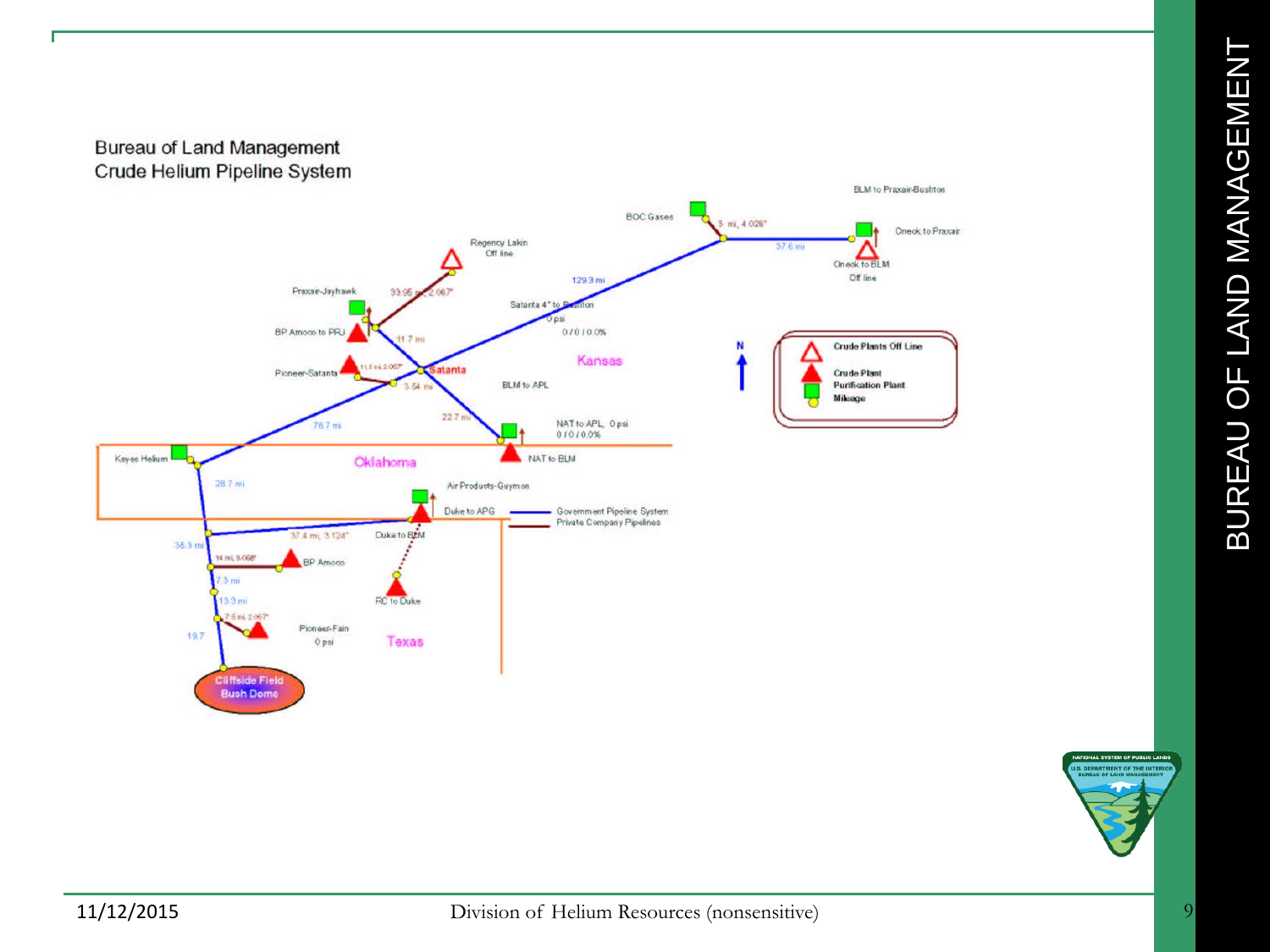# Crude Enrichment Unit (CHEU)

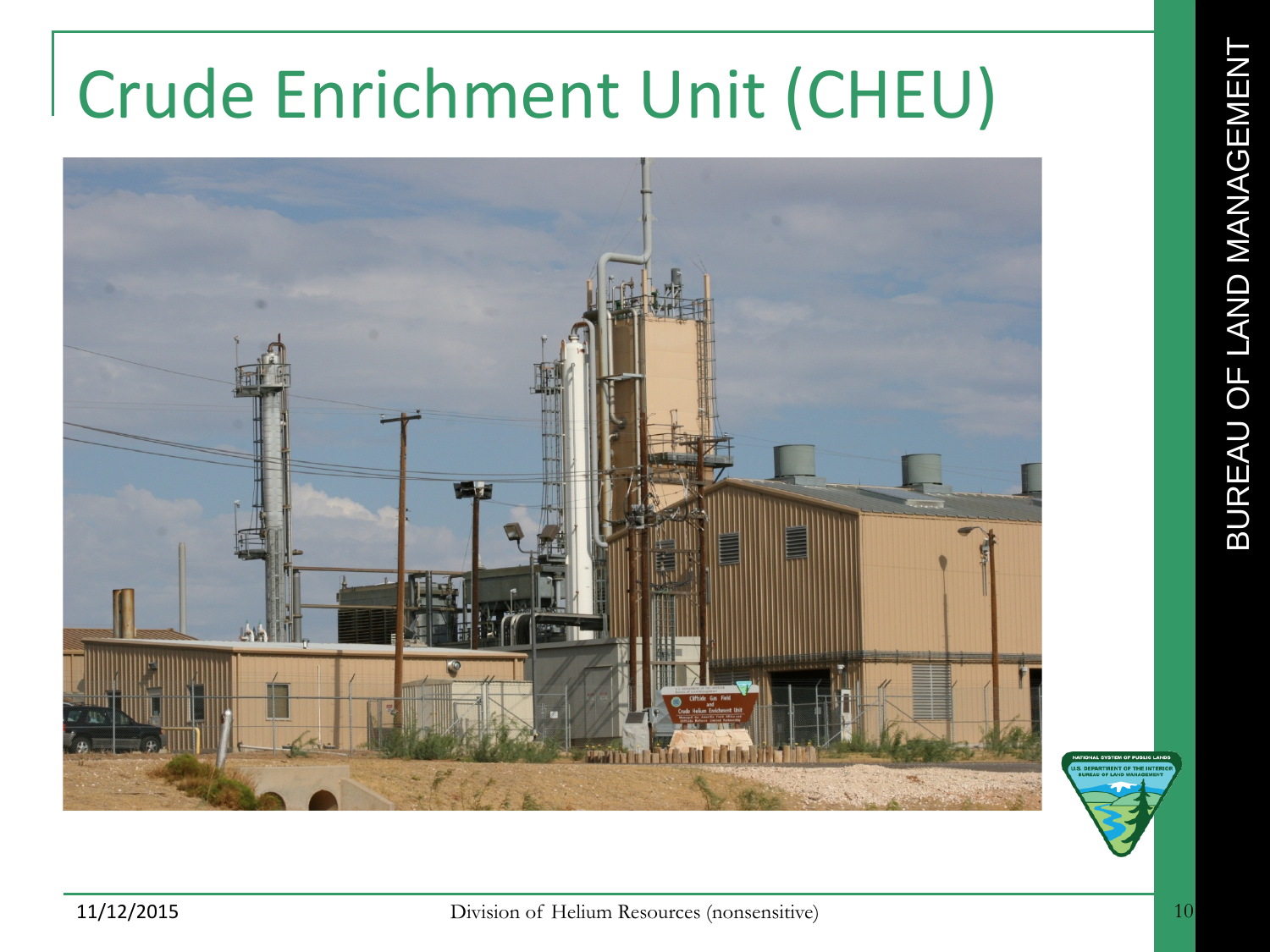## Crude Helium Enrichment Unit

- Cooperative Agreements with Private Industry expire in 2018. Private design, purchase & installation. BLM-operated
- Options: renew agreements, purchase by BLM, or replace with another facility.
- Current operating conditions:
	- $\Box$  ~2,200 Mcf/d He, ~14,000 Mcf/d total gas
	- □ Gas composition from Field
		- 16.7 % (Helium)
		- 51.7 % (Hydrocarbons)
		- 25.0 % (N2) 0.85 % (CO2)
		- 0.15 % (H2)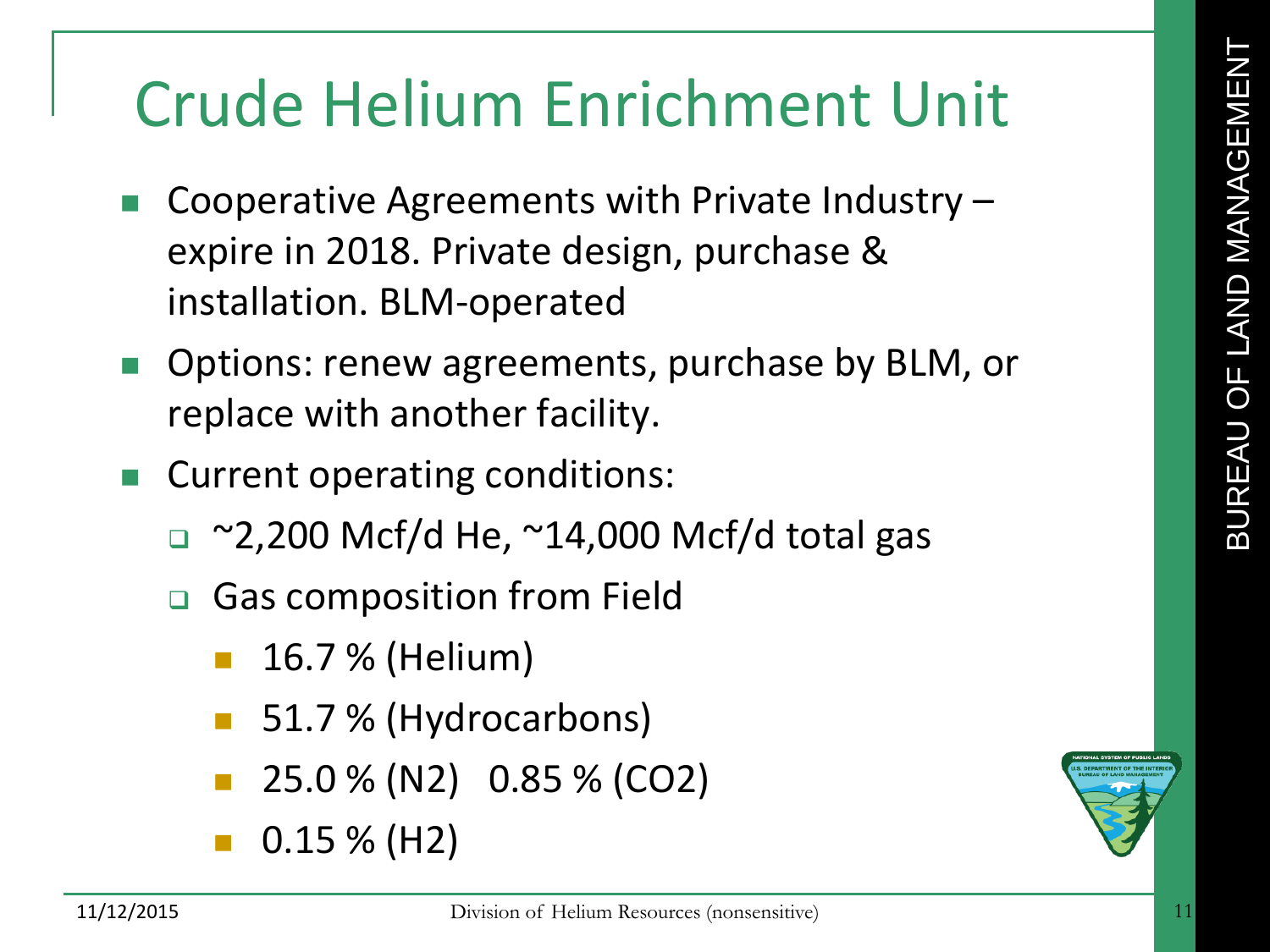### Crude Helium Sales

- **In Kind Sales** 
	- □ Authorized by Helium Privatization Act (HPA) of 1996; Started in 1998; continues with Helium Stewardship Act of 2013
	- Averaged 225 MMcf/yr early years
	- $\Box$  ~165 MMcf for FY 2015.
	- $\Box$  Current price = \$84.40/Mcf for FY2016

In Kind definition: Purchases of refined helium with priority pipeline access from persons who have entered into enforceable contracts to purchase an equivalent quantity of crude helium at the in kind price from the Secretary.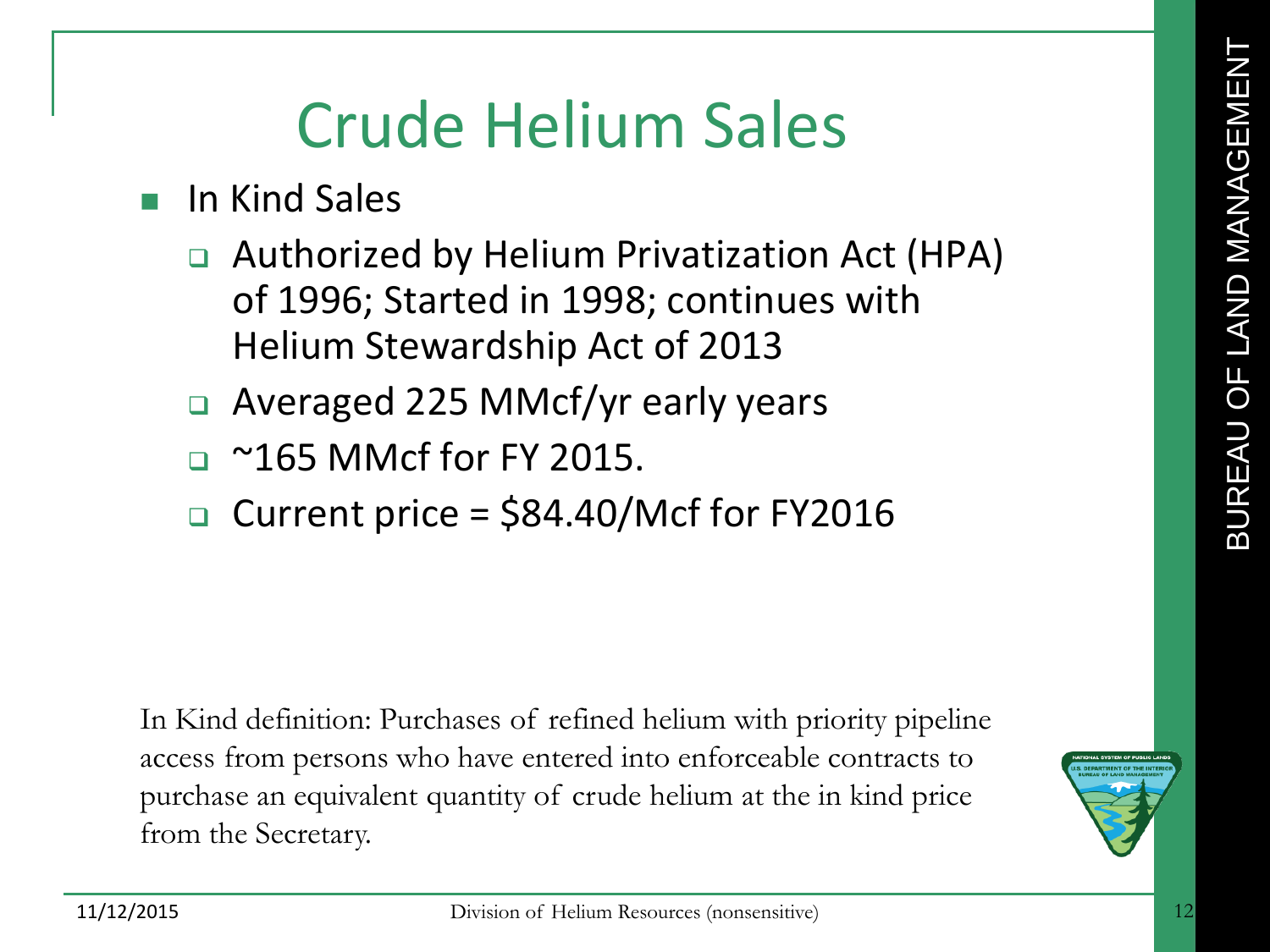## Federal Helium Acquisition Strategy

- Secretary, in consultation with Federal Agencies, and w/i two years shall complete and submit to Congress a report that provides for Federal users:
	- □ An assessment of the consumption and demand for helium.
	- □ 20-year Federal strategy for access to helium.
	- □ Determination of a date prior to 9/30/21 for beginning of Phase D.
	- □ Assessment of effects of increases in the price of refined helium and methods and policies to mitigate effects.
	- $\Box$  A process for prioritization of uses as helium availability decreases over time.

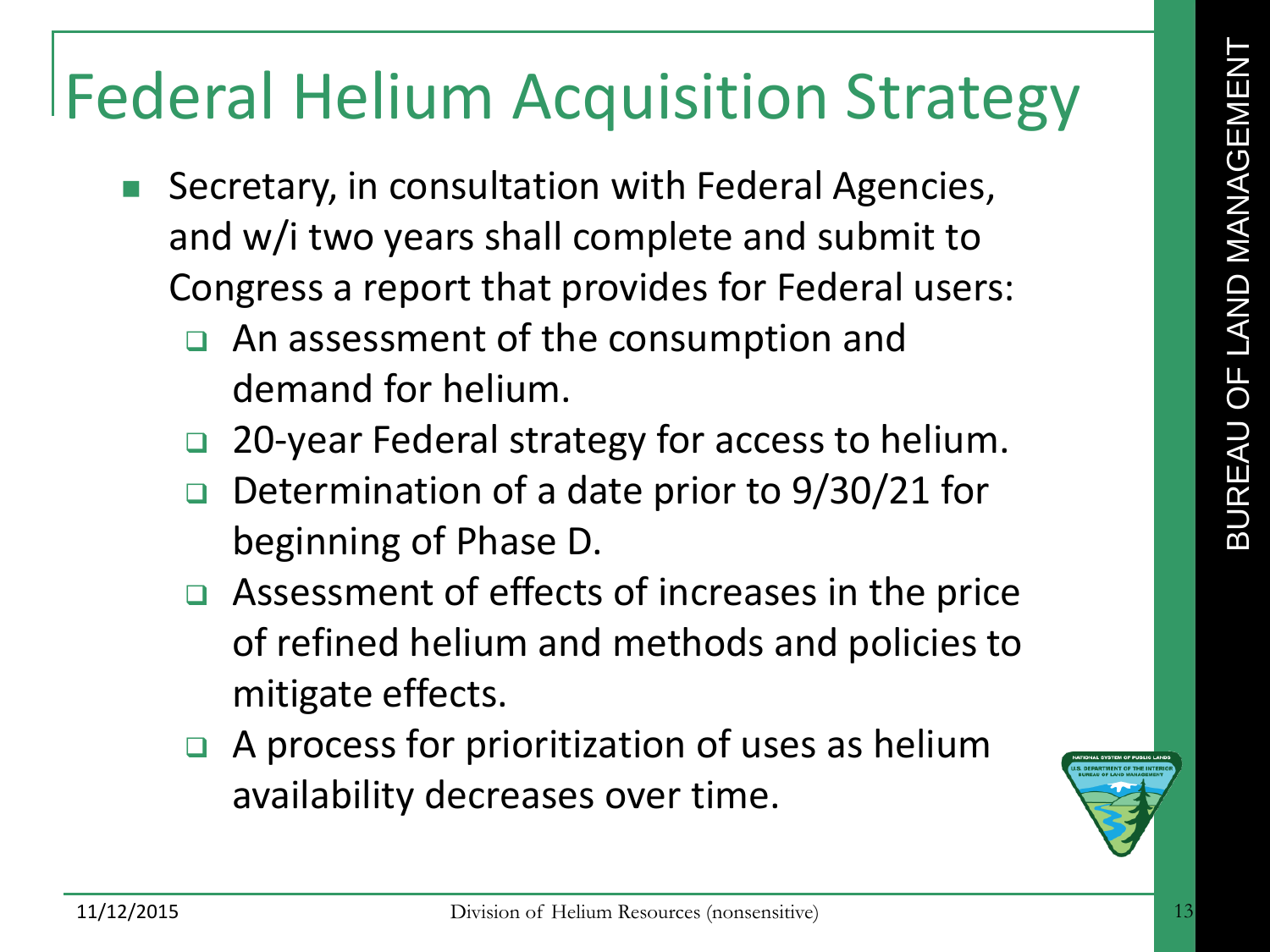- *Demand Assessment:* Federal helium demand is expected to remain relatively flat during the period from 2015 through 2021.
- *Acquisition Strategy:* After the helium program ends in 2021, Federal users will have to obtain their helium requirements from other sources.
- Comprised of five parts:
	- □ Regulations for Royalty-In-Kind helium extracted on Federal lands,
	- Exploring The Federal Strategic Sourcing Initiative as part of an Interagency Working Group.
	- □ Funding for conservation, recycling, and recapturing efforts,
	- Economic evaluations of options to continue a modified helium program beyond 2021,
	- $\Box$  Interagency working group to monitor above strategies and suggest changes as the helium market evolves.

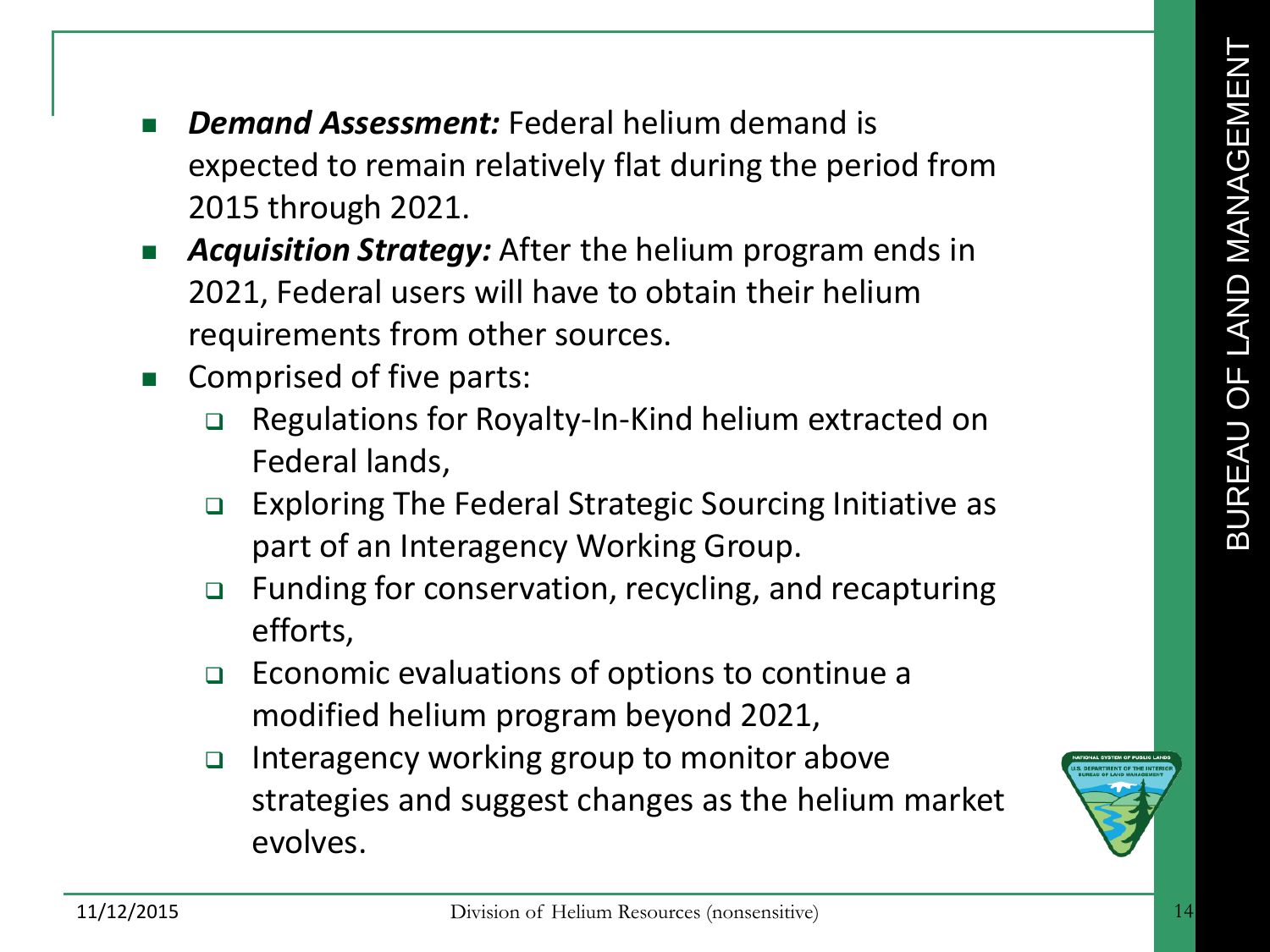- *Phase D Start:* Federally-owned helium in the Cliffside Field will reach 3.0 Bcf by about 10/01/2019.
	- □ Phase C begins
	- □ lasts a minimum of two years.
	- Phase D begins no earlier than 09/30/2021.
- *Mitigating Price Increases:* The 20-year strategy also mitigates the effects on Federal agencies of higher prices for refined helium in the private market.

#### *Prioritization:*

- The helium market is in surplus
- no immediate need for prioritization.
- □ The working group would monitor and recommend prioritization methodologies.

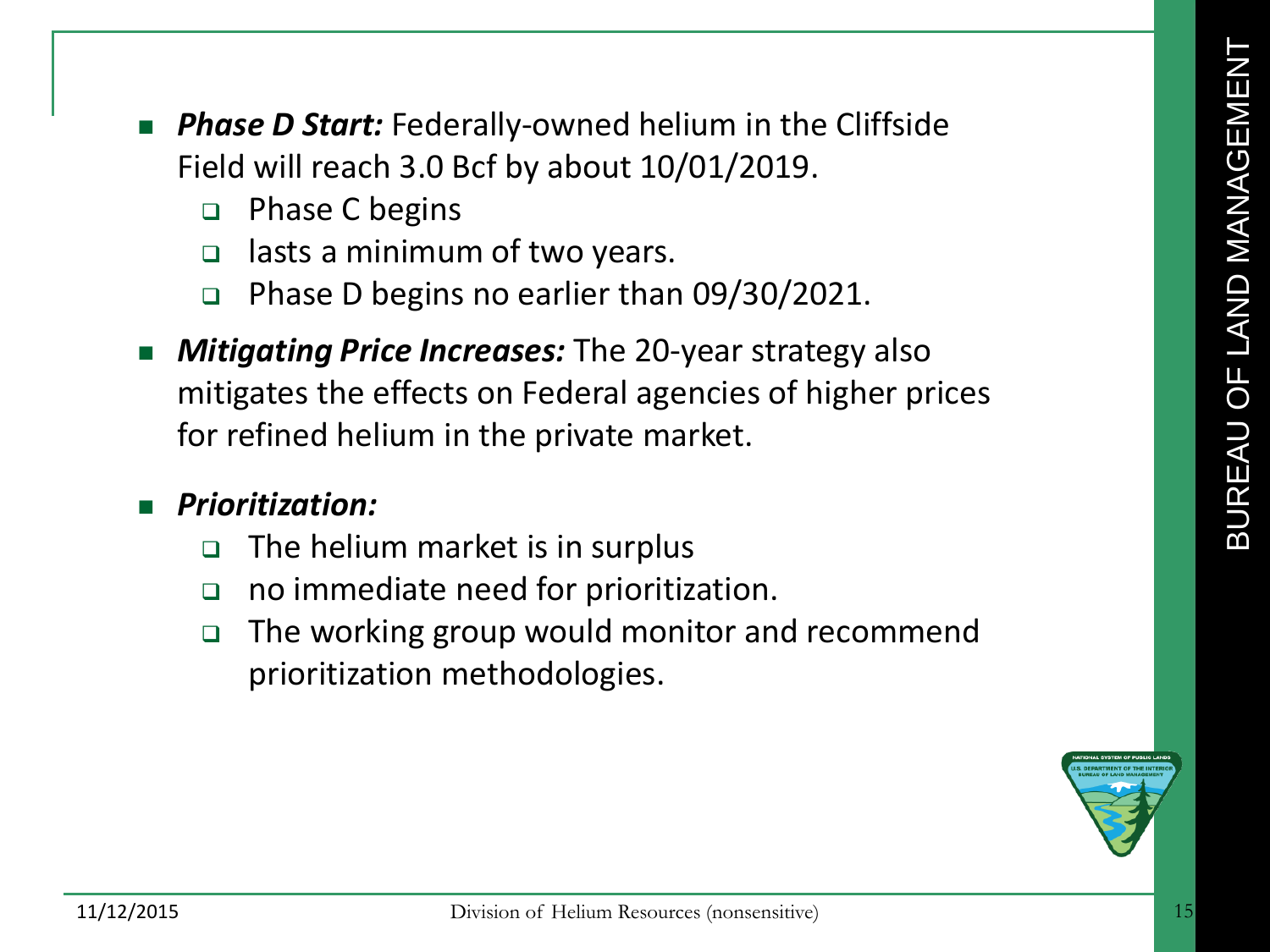

BUREAU OF LAND MANAGEMENT

BUREAU OF LAND MANAGEMENT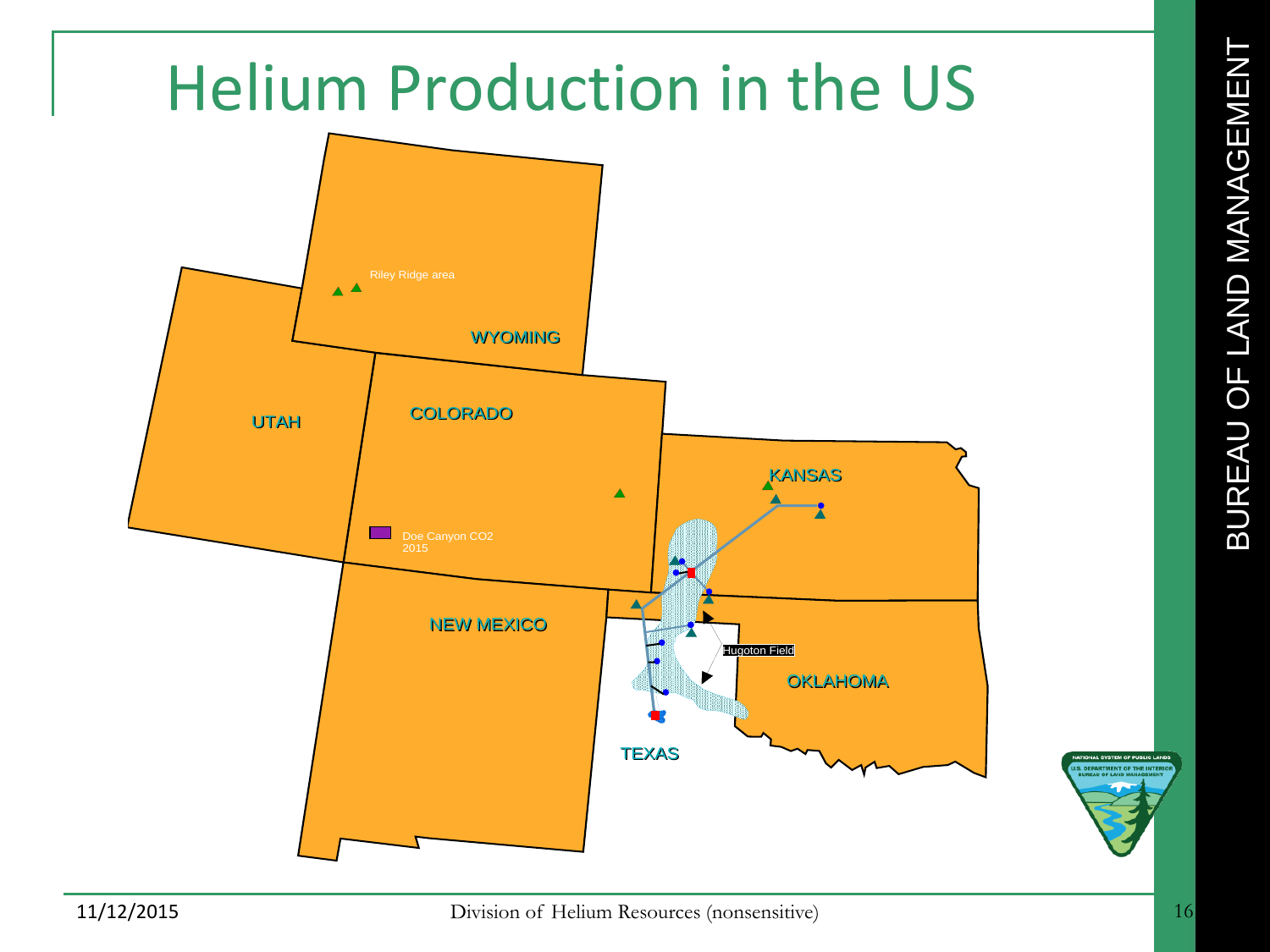## Global Helium Production (Bcf)

| Year                | <b>U.S. Prod.</b><br>$\text{(col A)}$ | <b>U.S. Imports</b><br>$\left(\text{col } B\right)$ | <b>U.S. Exports</b><br>$\left(\text{col } C\right)$ | <b>Apparent</b><br><b>Consumption</b><br>$(A+B-C)$ | <b>World Prod</b><br>not inc. US<br>$\rm (col E)$ | <b>Total World</b><br>$Prod(A+E)$ |
|---------------------|---------------------------------------|-----------------------------------------------------|-----------------------------------------------------|----------------------------------------------------|---------------------------------------------------|-----------------------------------|
| 2010                | 4.62                                  |                                                     | 2.78                                                | 1.84                                               | 1.47                                              | 6.09                              |
| 2011                | 4.69                                  |                                                     | 2.96                                                | 1.73                                               | 1.43                                              | 6.12                              |
| 2012                | 4.79                                  |                                                     | 3.06                                                | 1.73                                               | 1.48                                              | 6.27                              |
| 2013                | 4.25                                  | 0.22                                                | 2.92                                                | 1.55                                               | 1.92                                              | 6.17                              |
| 2014                | 3.71                                  | 0.29                                                | 2.49                                                | 1.51                                               | 2.05                                              | 5.76                              |
| 2015 <sup>est</sup> | 3.8                                   | 0.3                                                 | 2.4                                                 | 1.7                                                | 2.0                                               | 5.8                               |

Note: Our office is still in the process of confirming the 2014 data to assure that world production has decreased. Some economic factors are indicating a downturn in world wide helium consumption.